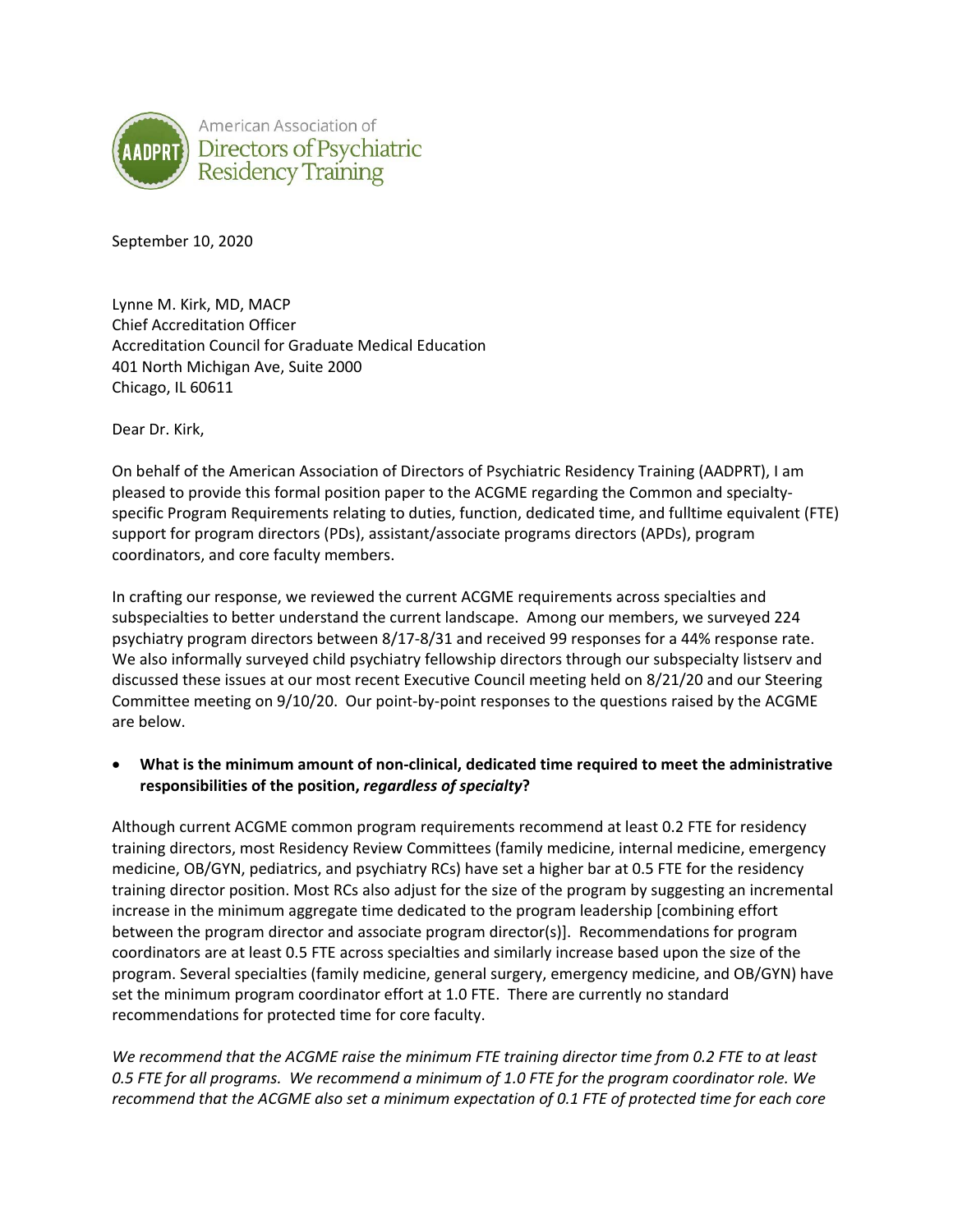*faculty member. In addition, while we recognize the value in harmonizing requirements across specialties, we strongly recommend that the Residency RCs maintain the authority to increase the minimum standards for protected administrative time given the unique demands of each specialty and the associated training requirements. RCs should also continue to have the flexibility of increasing the minimum time required for program leadership through a combination of total program director and associate program director effort based upon the size of the program. Similarly, programs may need to combine the efforts of multiple program coordinators to meet minimum administrative requirements.* 

We also recommend that the ACGME clearly define "non-clinical time." Program directors and associate program directors should be engaged in both direct teaching (classroom and/or clinical settings) and direct clinical care. However, for PDs and APDs the core non-clinical time should be dedicated to administrative components of the program. Program and associate program directors should have additional protected time for teaching.

*While clinical supervision by core faculty may count towards education, we recommend that the ACGME make a clear distinction between time spent in supervision, demonstrating interviewing technique on rounds, observing residents interviewing, etc. and other tasks which may have educational value but are essential to clinical services, such as running multidisciplinary team meetings, routine daily rounds etc. This type of work should not be double counted as meeting the administrative/teaching demands of the training program. Developing a system to define and measure educational RVUs for core clinical faculty would be incredibly helpful for programs.* 

 **What is the minimum amount of non‐clinical, dedicated time required to meet the administrative responsibilities of the position, specific to your specialty (if applicable)?** 

# **Program Leadership (Program Director and Aggregate PD/APD Effort)**

According to the *current* program requirements for psychiatry: At a minimum, the program director must be provided with the salary support required to devote 50 percent FTE of non‐clinical time to the administration of the program. Additional support for the program director (PD) and the associate program director(s) (APDs) must be provided based on program size as follows:

| <b>Current Psychiatry FTE Requirements for Program Directors/Associate Program Directors</b> |                |                       |  |  |
|----------------------------------------------------------------------------------------------|----------------|-----------------------|--|--|
| Number of Approved Resident Positions                                                        | Minimum PD FTE | Aggregate PD/ APD FTE |  |  |
| $1-23$                                                                                       | 0.5            | 0.5                   |  |  |
| 24-40                                                                                        | 0.5            | 0.75                  |  |  |
| 41-79                                                                                        | 0.5            | 1.0                   |  |  |
| >79                                                                                          | 0.5            |                       |  |  |

In our survey of members, many psychiatry training directors noted that over the past several years the ACGME has continued to add new program requirements without any associated decrease in other expectations or increase in time allotted to program leadership and administration. Our members noted that the administrative burdens on program directors often deprive them of time to be role models, teachers, and mentors and likely contribute to turnover and burnout.

Within the past ten years, program directors have been asked to add competency-based assessments; diversity, equity, and inclusion; resident and faculty wellness; and faculty development to their roles. While there is no question that these should be program priorities, these initiatives require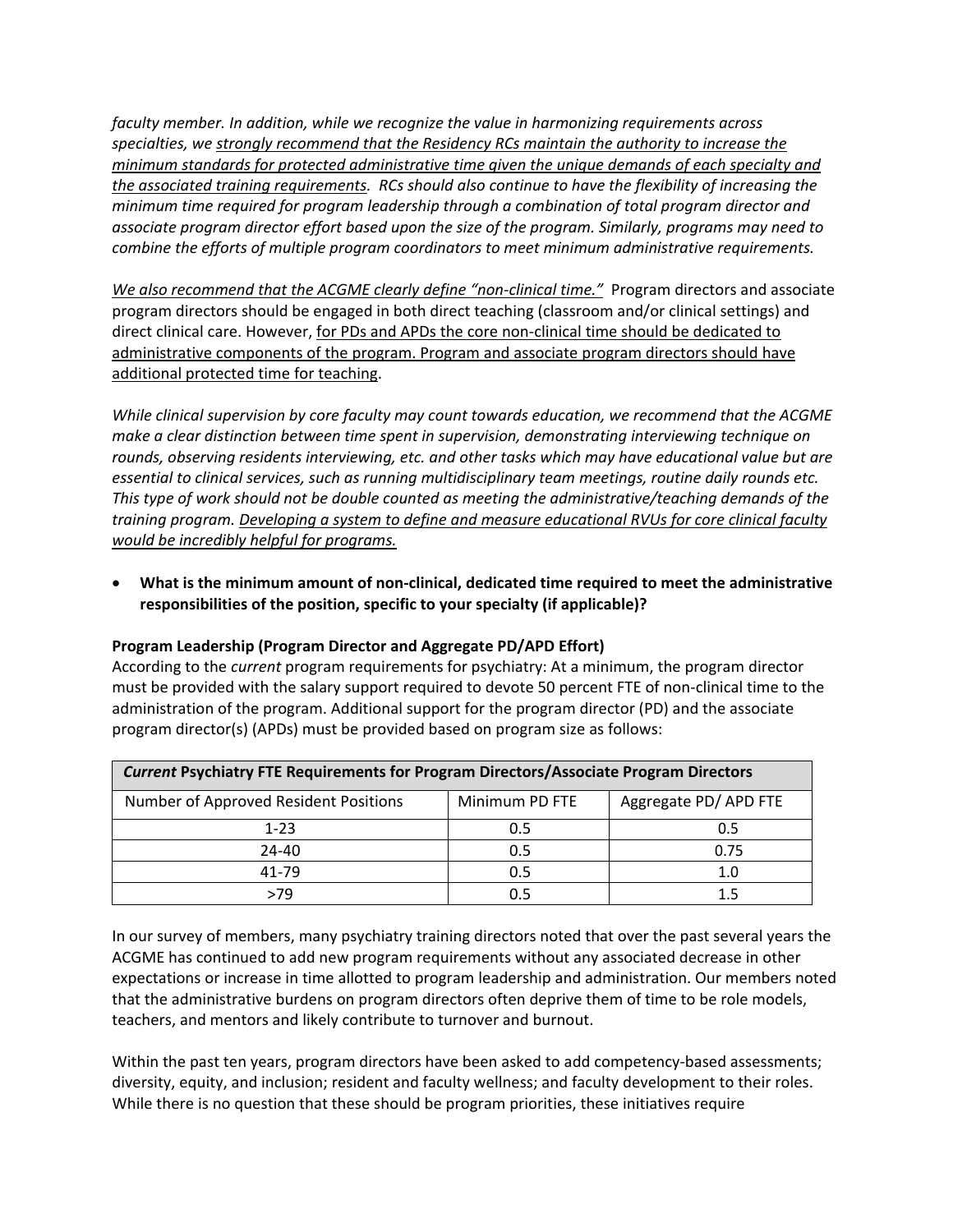administrative time. In addition, program directors are concerned about the mandate to take on these roles without the authority or the budget to meaningfully address these issues (which is often determined at the departmental chair or hospital level).

### **Program Administration**

According to the *current* program requirements for psychiatry: There must be a program coordinator. At a minimum, the program coordinator must be supported at 50 percent FTE for administrative time. Additional support must be provided based on program size as follows:

| <b>Current Psychiatry Program FTE Requirements for Coordinators</b> |                                     |  |  |
|---------------------------------------------------------------------|-------------------------------------|--|--|
| Number of Approved Resident Positions                               | Minimum FTE Coordinator(s) Required |  |  |
| $1-23$                                                              | 0.5                                 |  |  |
| $24 - 40$                                                           | 1.0                                 |  |  |
| 41-79                                                               | 1.5                                 |  |  |
| >79                                                                 |                                     |  |  |

In our survey of members, most program directors noted that 0.5 FTE was insufficient for the program coordinator role. Among the program directors with 1‐23 approved resident positions, 91% indicated that >0.5 FTE was required for the program coordinator role. As noted above, several other specialty Review Committees have set the minimum expectation of 1.0 FTE for the program coordinator.

#### **Recommendations**

#### *Program Leadership and Administration*

*We strongly recommend that the Psychiatry Review Committee continue to have the flexibility to increase the standard expectations for program leadership and administration above the common training requirements. For programs with >12 residents, we recommend that the Psychiatry RC increase aggregate requirements for program leadership with additional time based upon program size. As noted in our recommendations for the common program requirements, we recommend the Psychiatry RC increase the amount of protected time for the Program Coordinator to a minimum of 1.0 FTE with additional time based upon program size. These combined recommendations are summarized in the table below:* 

| AADPRT Recommendations for Minimum FTE for PD, Combined PD/APD, and Coordinators |                 |                     |                         |  |
|----------------------------------------------------------------------------------|-----------------|---------------------|-------------------------|--|
| Number of Approved                                                               | Minimum Program | Minimum Aggregate   | Minimum FTE             |  |
| <b>Resident Positions</b>                                                        | Director FTE    | PD/APD Director FTE | coordinator(s) required |  |
| $1 - 12$                                                                         | 0.5             | 0.5                 | 1.0                     |  |
| $13 - 23$                                                                        | 0.5             | 1.0                 | 1.5                     |  |
| $24 - 40$                                                                        | 0.5             | 1.5                 | 2.0                     |  |
| 41-79                                                                            | 0.5             | 2.0                 | 2.5                     |  |
| More than 79                                                                     | 0.5             | 2.5                 | 3.0                     |  |

### *Core Faculty*

*We recommend that the ACGME do a more in‐depth review regarding the need for protected time for core faculty and that the Psychiatry RC and have the flexibility to increase the required time above the 0.1 FTE minimum proposed above for each core faculty member.*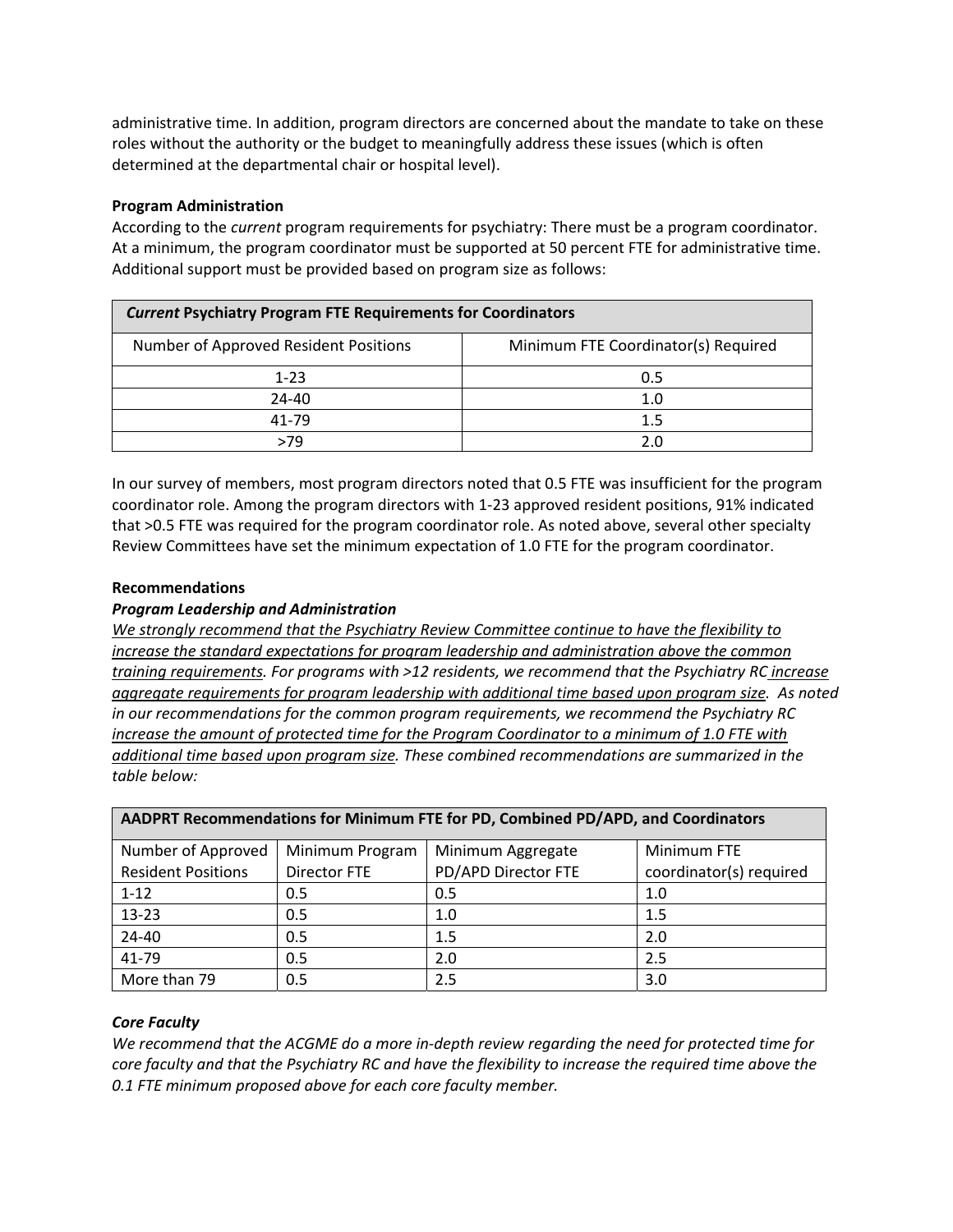*The ACGME or RC should also consider how many core faculty (and/or minimal aggregate effort) programs should have based upon size.* 

## *Subspecialty Fellowships*

*We recognize that subspecialty fellowship programs are often much smaller (many with 1‐3 fellows). We recommend that the subspecialty fellowships establish a minimum of 0.3 FTE for the program director role with continued flexibility for specialty RCs to increase above this minimum. Larger psychiatry fellowship programs should match the recommendations of the general adult training programs.* 

 **Describe the characteristics (i.e. program size, multiple clinical sites) of residency/fellowship programs affecting workload.** 

At a baseline, program directors noted that the number of residents/fellows to workload burden is not necessarily linear and that the baseline requirements for all programs, regardless of size, is substantial. At the same time, the program size and number of clinical sites involved in the program does impact administrative workload. The establishment of a new program and/or turnover in program leadership/administration was the most common factor noted on our program director survey to contribute to program workload. Program directors also mentioned:

- Productivity demands on faculty, leading to PD/administrative staff doing more instead
- Being tasked with med student or continuing education
- $-$  The need for faculty development/coaching
- The need for coaching unprepared PGY1s and/or addressing resident issues regarding professionalism or placing a resident on intensive academic focus
- Limited administrative/leadership support at the institutional (GME) level and/or working in a community setting outside of a large academic medical center
- **Provide any novel ideas on how the administrative processes required for graduate medical education and performed by program directors, associate program directors, core faculty members, and program coordinators may be done more efficiently and effectively. Include any recommendations you may have on how the ACGME may better support the work of these individuals through improved processes, communications, or policies.**

Many program directors noted that they are already working at capacity and are frustrated by growing ACGME requirements and administrative burdens. The most common response to improve program efficiency and effectiveness was to decrease the ACGME reporting requirements. One opportunity to address this would be to decrease WebADs updates to every other year for those programs in good standing. Additional recommendations include:

- $-$  Increase time for PDs in their first year on the job
- Increase leadership/administrative time for new programs
- Decrease redundancy of reporting (ACGME, AAMC, ABPN, etc.) and have a system that coordinates data sharing among the stakeholder organizations.
- Decrease the frequency in the change of policies/requirements by ACGME
- Develop shared/standardized curricula for programs to meet common requirements and/or better systems for programs to directly collaborate.